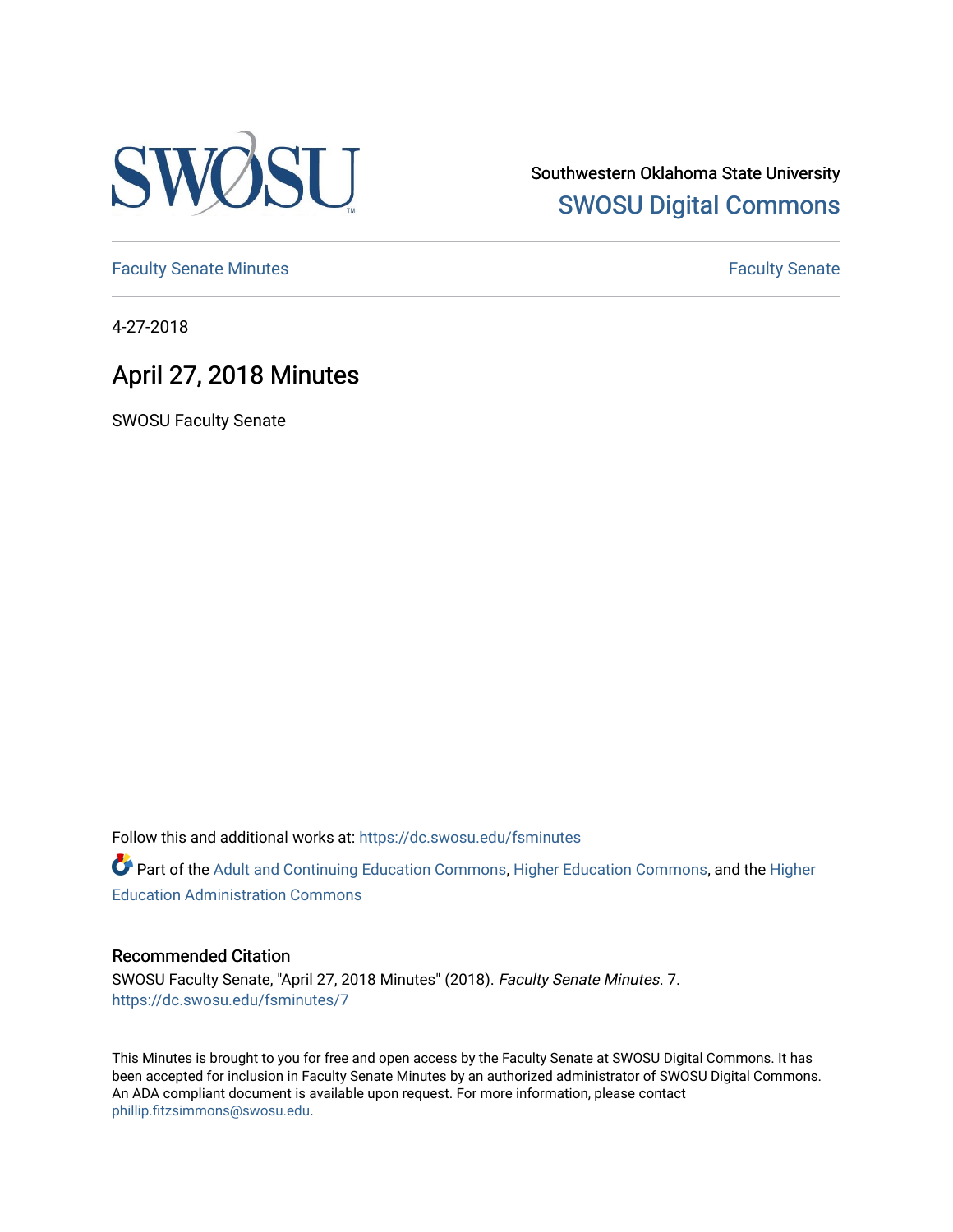# SWOSU Faculty Senate

April 27th, 2018 Approved Minutes

- **I.** Call to Order: Faculty Senate President Jerry Dunn called the April meeting of the Faculty Senate to Order at  $2:33$  PM in HEC 217.
- **II. Establishment of a Quorum:** Krista Brooks, Stephen Burgess, Dayna Coker (via ITV from Sayre), Rachel Davis, Tommye Davis (via ITV from Sayre), Stacey DiPaolo, Jerry Dunn, Robin Griffeath, Rita Hays, LeaAnne Hume, Sunu Kodumthara, Sharon Lawrence, Jack Li, Scott Long, David Martyn, Holly McKee, Tom McNamara, Evette Meliza, Kathy O'Neal, Eric Paul, Cynthia Pena, Linda Pye, Hank Ramsey, Ann Russell, Hardeep Saluja, Amanda Smith, Tony Stein, Muatasem Ubeidat, Cheri Walker (via Zoom)
- **III. Certification of Substitutes:** Bo Pagliasotti substituting for Wayne Anderson (Kines.); Eric Pritchard for Paul Hummel (PRM)
- **IV. Presentation of Visitors:** None
- **V. Approval of Minutes:** Approved by voice vote
- **VI. Announcements** 
	- A. President Jerry Dunn
		- 1. **Candidates for Associate Provost:**

| Monday, April 30          | Friday, May 4             |
|---------------------------|---------------------------|
| 11:00 AM, East Ballroom   | $1:00$ PM, Stafford $110$ |
| Ms. Reonna Slagell Gossen | Dr. Joel Kendall          |

- 2. Executive Council Meeting of 3/5/2018
	- a) Proposed flat budget for Higher Education
	- b) Legislative update -- bills were offered this week for permitless firearms carry, as well as concurrent enrollment changes
- 3. Administrative Council of 3/5/2018
	- a) Public Safety reminder to lock vehicles; reported thefts are up
	- b) Power will be shut off to CPP on May  $7<sup>th</sup>$  for construction This has been changed to Tuesday, May 8<sup>th</sup>
	- c) President's Pancake Breakfast is April 29th
	- d) CETL reminder to submit rubrics and significant change forms; Panopto is not being renewed, see Nathan to save any videos
	- e) Sayre retirement reception for Dayna Coker and Scott Froneberger on May 2nd
	- compared to this time last year. Please remind students to pref) Enrollment – Our enrollment for summer and fall is down enroll before heading home after finals.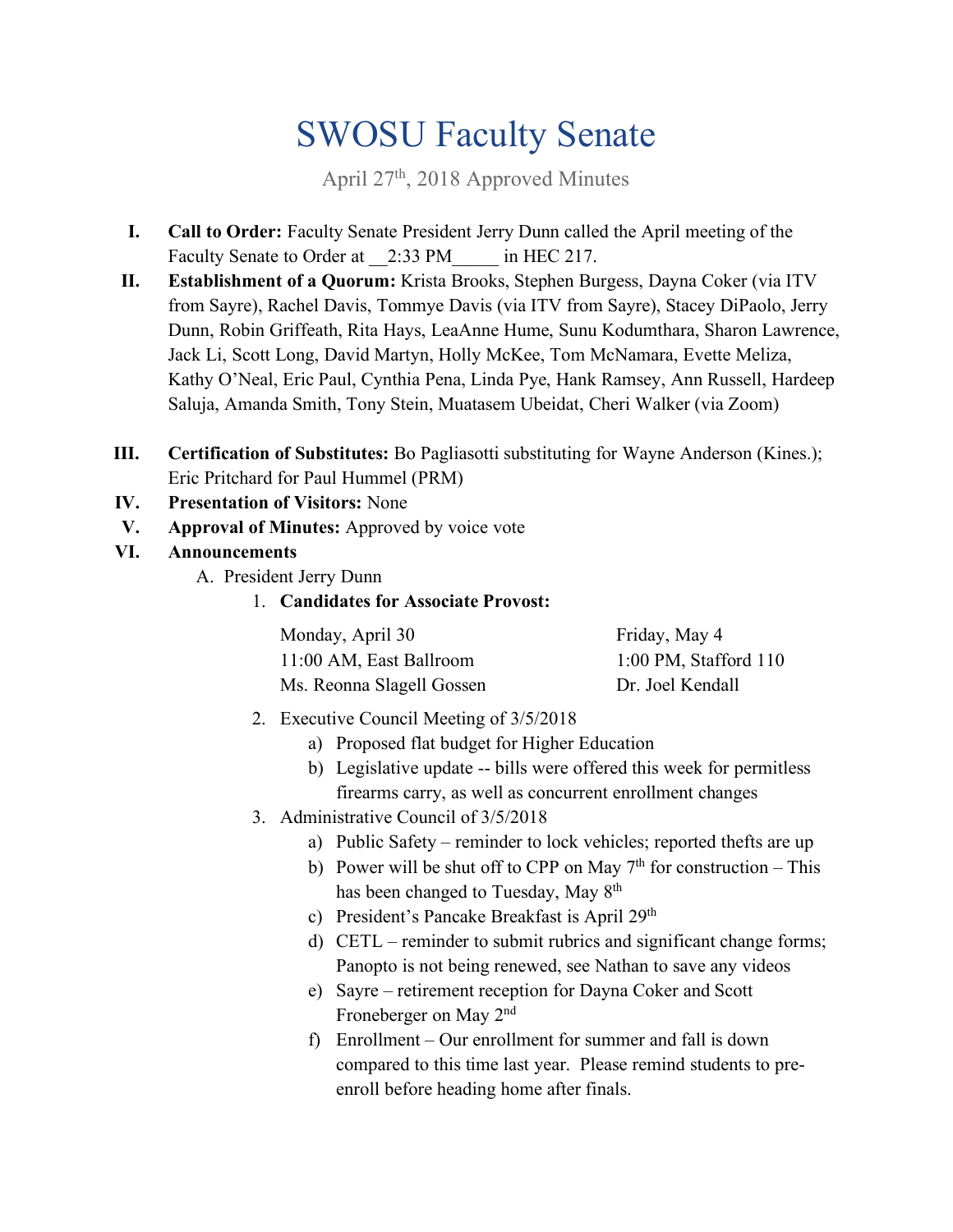- 4. Meeting with Provost on 3/28/2018
	- a) Commencement information is on the SWOSU homepage: <http://www.swosu.edu/commencement>/
	- b) Volunteers for Marshalls for commencement. Contact Jerry Dunn or Provost South if interested
- B. Secretary/Treasurer Krista Brooks
	- 1. Roll Sheet—please sign
	- 2. Treasurer's Report
		- a) BancFirst
			- (1) March Balance: [\\$1,775.28](http:1,775.28)
			- (2) Withdrawal: \$0
			- (3) Deposit: \$0
			- (4) Current Balance: \$[1,775.28](http:1,775.28)
		- b) University Account
			- (1) March Balance: \$105.01
			- (2) Current Balance: \$105.01
- C. President-Elect Amanda Smith: Nothing to report
- D. Past President Tom McNamara: Nothing to report
- E. Faculty Athletic Representative: Bo Pagliasotti NCAA has requested that we hold off on sending the survey until further notice
- F. Student Government Representative: Marshall Wallace Nothing to report

### **VII. Reports from Standing and Ad Hoc Committees:**

- **A. Nominating Committee:** from Scott Long, Chair (see *attached ballots*)
	- 1. Motion to accept slate ballot Motion approved unanimously; Senators are asked to send the slate ballot to departments to let faculty know which committee they will be serving

#### **VIII. Unfinished Business:** None

# **IX. New Business:**

**Motion 2018-04-01:** Under normal circumstances, changes to a student's program of only. The Faculty Senate recommends that if under extraordinary circumstances, the study–including change of major or minor–are made by the student or his/her advisor registrar must make changes in a student's program of study, the registrar should be required to inform the student's advisor of the changes immediately.

 consultation with their advisors. In addition, though, a faculty member who is not the through Campus Connect. **Rationale:** Currently, students can make changes in their programs of study in advisor of a given student can also make changes in that student's program of study

Registrar Shamus Moore states that he regularly makes changes in students' programs of study–including change of major or minor–in response to requests from faculty members